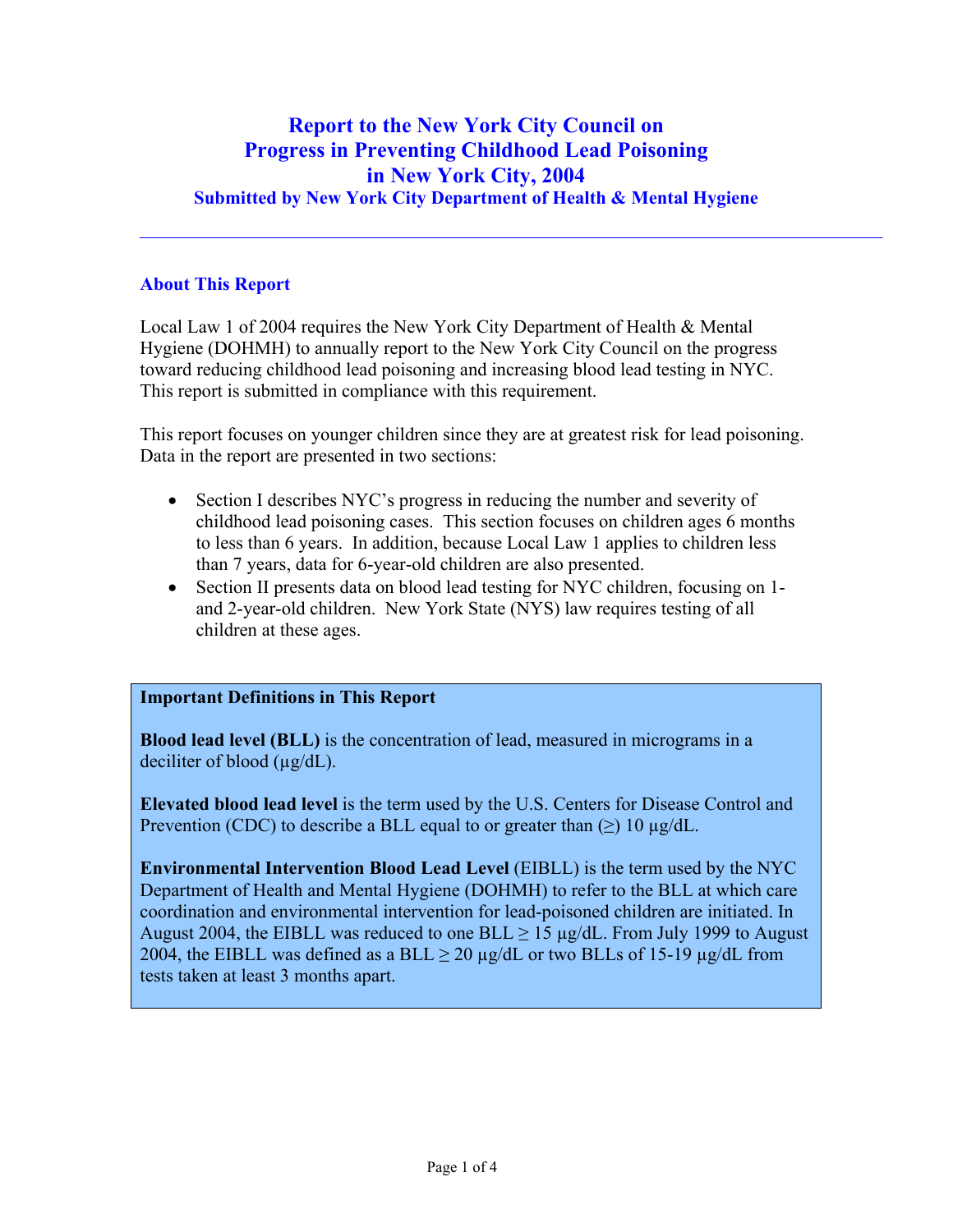### **Section I – Reducing Childhood Lead Poisoning in NYC**

Childhood lead poisoning is a serious but preventable health problem. Over the past 35 years, NYC has made significant progress in preventing childhood lead poisoning. Both the number of lead-poisoned children and the severity of lead poisoning (as measured by blood lead levels) have decreased dramatically.

#### **Fewer Lead-Poisoned Children**

In 2004,

- 3,193 NYC children, 6 months to less than 6 years, were newly identified with BLLs  $\geq$  10 µg/dL; this was an 83% decrease from 19,232 children in 1995 and 6% decrease from 3,413 children in 2003 (Figure 1).
- Among 6-year-old children, 151 children were newly identified with  $BLLs \ge 10$ µg/dL; this was an 82% decrease from 822 children in 1995 and a 6% decrease from 160 children in 2003.

The DOHMH provides intervention services for lead-poisoned children. These interventions are guided by blood lead levels. The DOHMH sends letters to families and medical providers of children with blood lead levels  $\geq 10 \mu$ g/dL but below levels that trigger environmental intervention. These letters emphasize the importance of timely follow-up testing and suggest actions that parents can take to protect their children from exposure to lead. Educational materials are provided, including a brochure on tenant rights under Local Law 1, which requires building owners to inspect and safely repair lead paint hazards in pre-1960 multiple dwellings where children under 7 years reside. If repairs are not made, parents can call 311 for assistance from the Department of Housing Preservation and Development.

#### **Fewer Environmental Intervention Cases**

The DOHMH provides environmental intervention and case management services for NYC children with blood lead levels greater than or equal to the Environmental Intervention Blood Lead Levels (EIBLLs). The EIBLL has been reduced 6 times since it was first set at 60 µg/dL in 1970. Between 1999 and 2004, environmental investigation occurred for children with one blood lead level  $\geq 20 \mu g/dL$  or two blood lead levels of 15-19 µg/dL taken at least three months apart. In August 2004, the EIBLL was reduced to one blood lead level  $\geq 15 \mu g/dL$ . This change resulted in DOHMH providing intervention services to more NYC children with elevated blood lead levels.

Figure 2 shows the downward trend in number and rate of children with environmental intervention blood lead levels. The increase in the number of children who received environmental intervention services in 2004 (659 children) as compared to 2003 (473 children) reflects the lowered threshold for providing these services, and not a rise in number of children with elevated blood lead levels. This can be illustrated by the steady decline in the number and rate (per 1,000 children tested) of children newly identified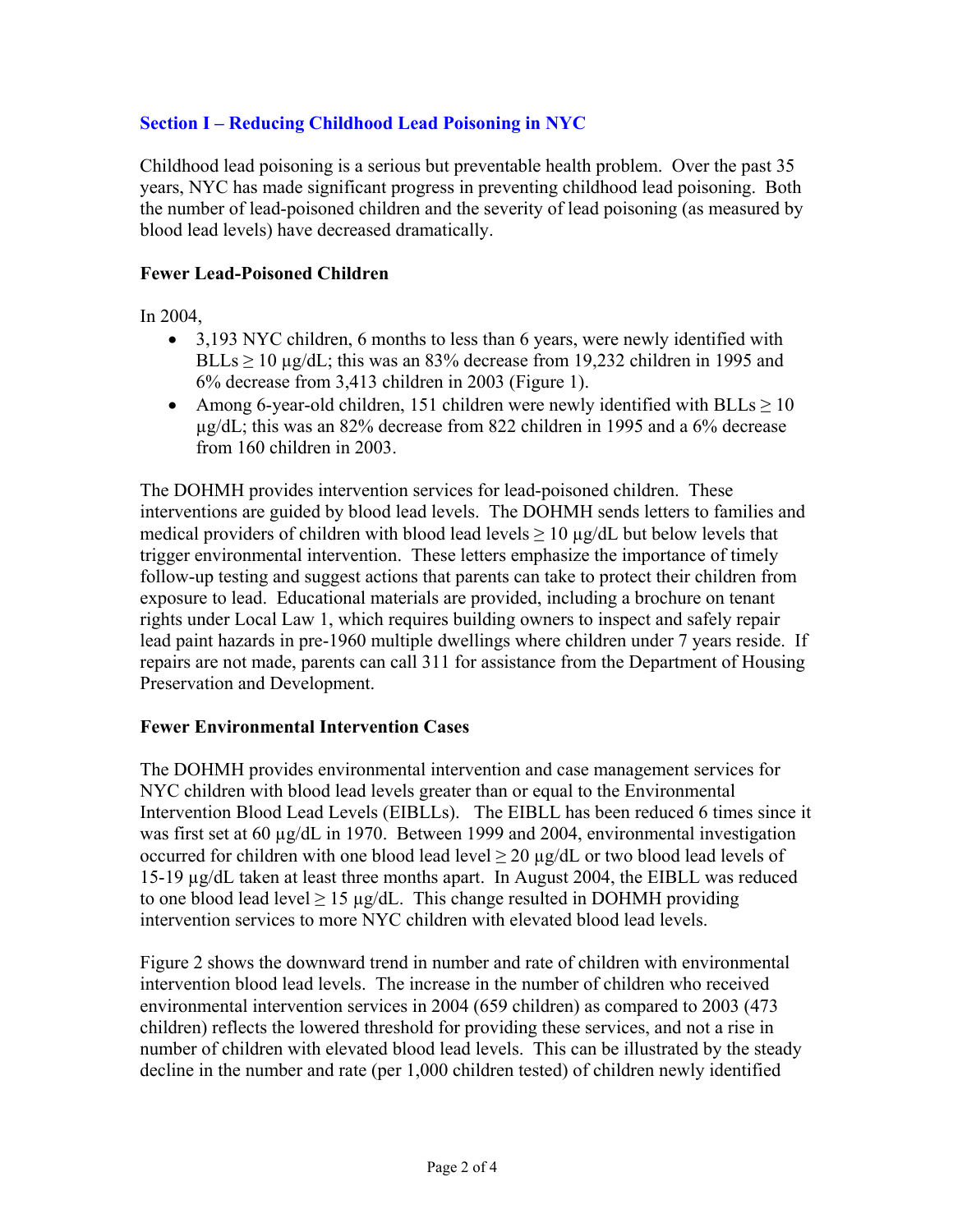with blood lead levels  $\geq 20 \mu g/dL$ . Blood lead levels in this range have been included in the definition of EIBLL since 1993.

- In 2004, 354 children, 6 months to less than 6 years old, were newly identified with a BLL $\geq$  20 µg/dL, a 78% decline compared to 1,578 children in 1995 and a 15% decline compared to 418 children identified in 2003 (Figure 2).
- In both 2003 and 2004, 14 6-year-old children were identified with a BLL $\geq$  20 µg/dL.

### **Fewer Severe Cases**

NYC's progress in reducing severe cases of lead poisoning has been striking. Today, the vast majority of children with elevated blood lead levels have no clinical symptoms of lead poisoning and few require medical treatment. Chelation, a medical treatment for removing lead from the blood is recommended by the U.S. Centers for Disease Control and Prevention (CDC) at blood lead levels  $\geq$  45 µg/dL.

In 2004,

- 12 children, 6 months to less than 6 years, were newly identified with BLLs  $\geq$  45 µg/dL, as compared to 77 children in 1995 and 24 children in 2003 (Figure 3).
- One child 6 year of age was newly identified with BLLs  $\geq$  45 µg/dL; two children 6 years of age were newly identified with BLLs  $> 45 \mu g/dL$  in 1995 and none was identified with BLLs  $\geq$  45 µg/dL n 2003.

### **Section II - Blood Lead Testing**

Early identification of lead-poisoned children allows lead sources in their environment to be identified and removed as quickly as possible. Since most children with elevated blood lead levels have no symptoms, blood lead testing is the only practical way to identify these children.

In NYS, blood lead testing is required for all 1-year-old and 2-year-old children, and for high-risk children from 6 months up to age 6. The DOHMH monitors progress in blood lead testing among NYC children using two methods. In the first method, a population of children is followed over time from birth to determine the age at which they were tested for lead poisoning. In the first method, all blood lead tests for children born in a certain year are examined to determine whether these children are tested as per NYS guideline for testing age 1 and age 2.

• For children born in 2001, about 88% were tested for lead poisoning at least once before their third birthday; yet only 37% had been tested at both ages 1 and 2; This is an increase from 84% of children born in 2000 who were tested at least once before their third birthday, with only 30% of them having been tested at both ages 1 and 2.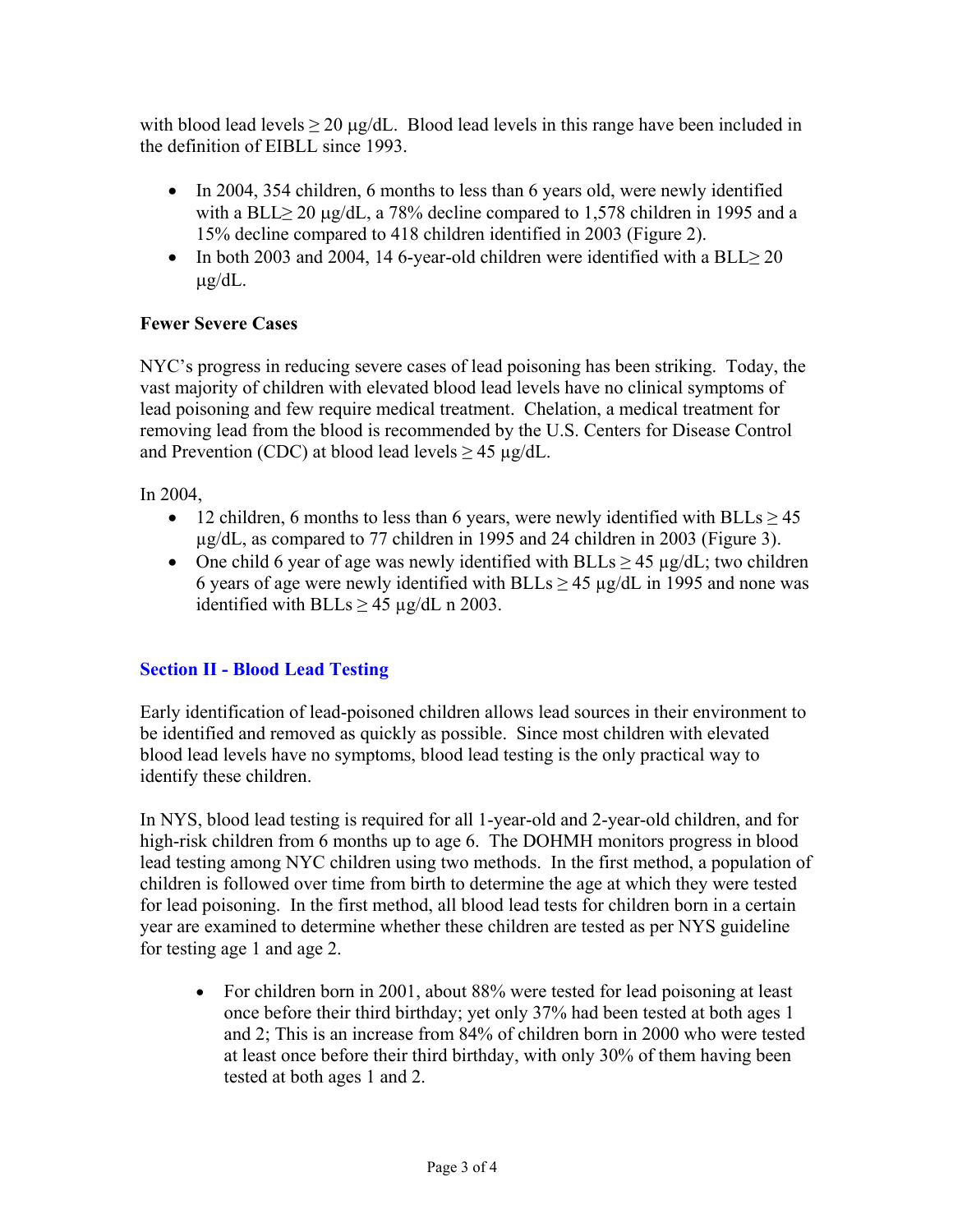The second method for monitoring blood lead testing examines tests drawn in a single year and does not consider testing over time. The earliest test for a child in a single year is used to represent the age at testing for that child.

In 2004,

• 72% of 1-year-olds and 60% of 2-year-olds were tested; as compared to 66% of 1-year-olds and 56% of 2-year-olds tested in 2003 (Figure 4).

In recent years, DOHMH has expanded its efforts to promote testing among high-risk children by working with health care providers and organizations that provide services to young children and their families. An example is an ongoing data matching partnership, established in 2003, with Medicaid managed care organizations, which systematically identifies children who have not been tested for lead poisoning so that appropriate testing and follow-up occurs by the medical provider.

### **Strategies for Continued Progress**

The DOHMH is committed to further preventing childhood lead poisoning and promoting blood lead testing. Despite NYC's dramatic progress, childhood lead poisoning remains a significant problem in some NYC communities. Low-income children living in older, deteriorated housing and children of color are particularly at risk. In addition, children residing in Brooklyn are over-represented among lead-poisoned children.

Continued progress will require focused attention to the communities most at risk. The DOHMH has intensified its prevention efforts, collaborating with new partners and embarking on interventions targeted to communities and populations at greatest risk. Two important examples include: (1) Allocating \$500,000 for lead hazard reduction in residential buildings in the high risk neighborhood of Bushwick and (2) the Newborn Project, which provides inspections for lead and other environmental hazards during home visits made to first-time parents in the highest risk areas of Central and North Brooklyn and Central and East Harlem. The DOHMH is also identifying high-risk communities, which would be eligible to receive tax credits for work done to reduce lead hazards in multiple dwelling buildings.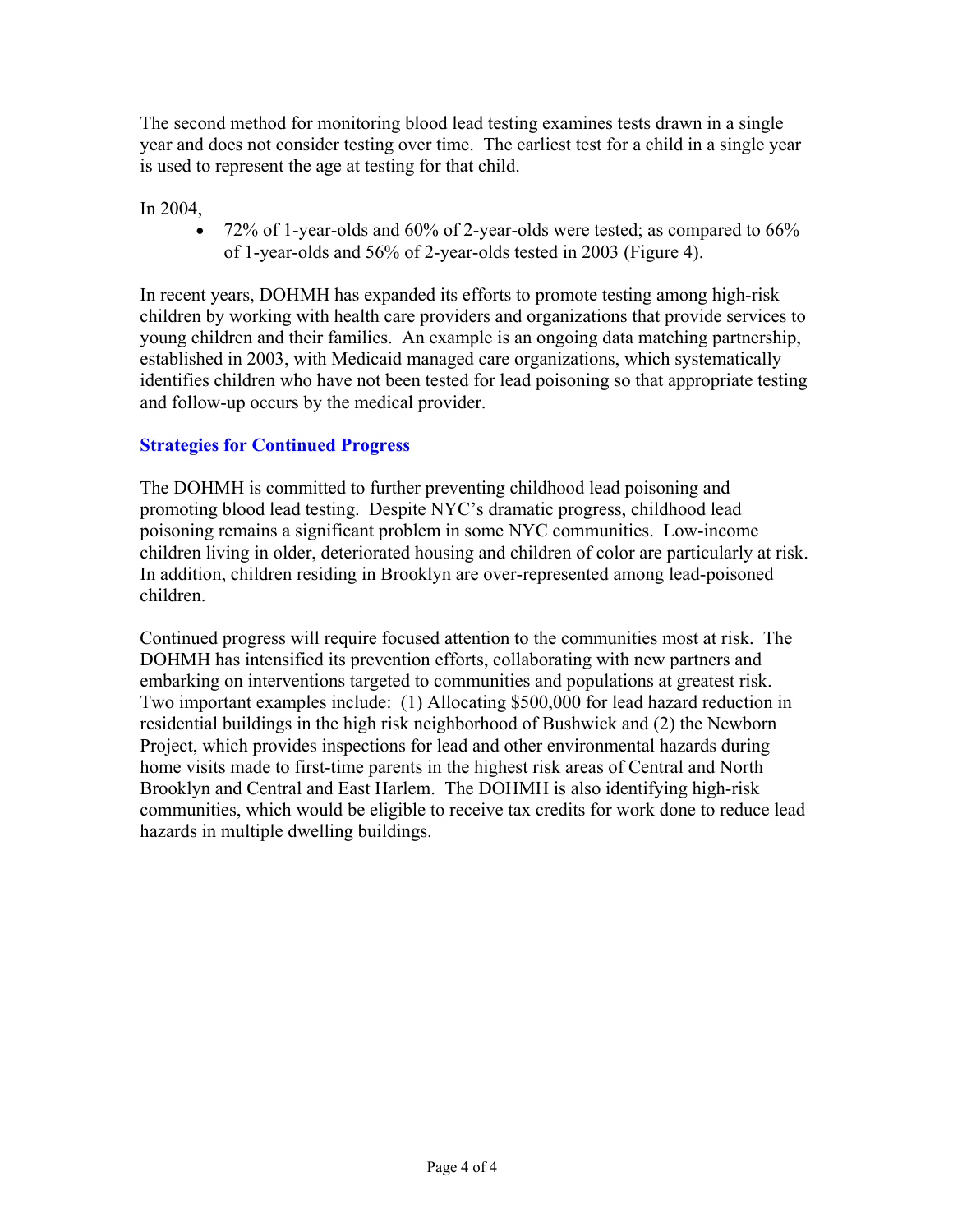

#### **Figure 1 - Steady Decline in Number of Lead-Poisoned Children\***

**Year** \*Number and rate (per 1,000 tested) of children, ages 6 months to less than 6 years, newly identified with blood lead levels <sup>≥</sup>10 µg/dL, by year: NYC, 1995 - 2004.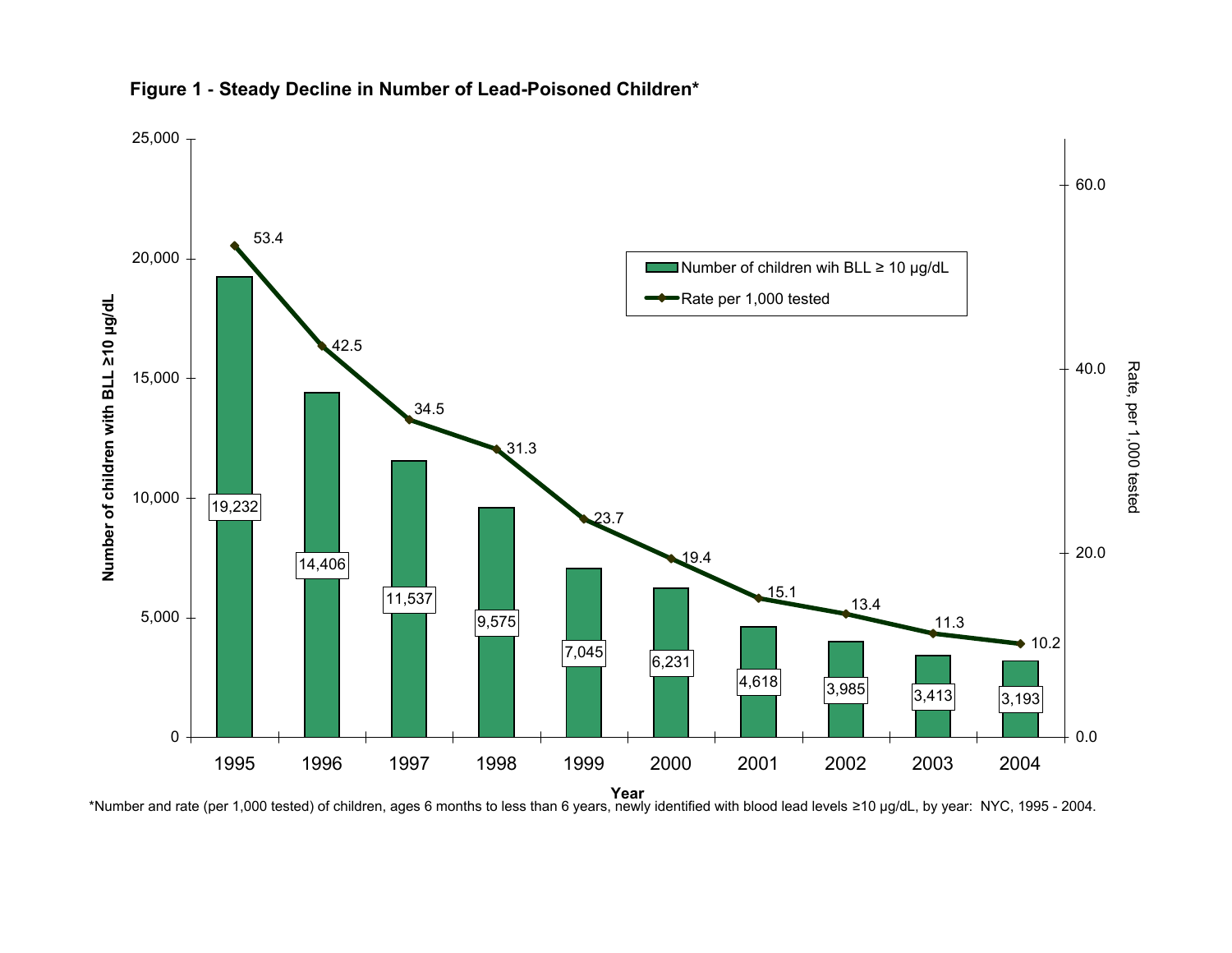

## **Figure 2 - Fewer Children With Environmental Intervention Blood Lead Levels (EIBLL)\***

\*Number of children, ages 6 months to less than 6 years, newly identified wit**t<sub>γan</sub>Environmental Intervention Blood Lead Level (EIBLL), by year:**  NYC, 1995-2004. From July 1999 through July 2004, the Environmental Intervention Blood Lead Level was defined as either (a) one venous blood lead level ≥20 µg/dL, or (b) two blood lead levels 15-19 µg/dL that were drawn at least 3 months apart, where the second test was a venous test. As of August 2004, the EIBLL is defined as one venous blood lead level ≥15 µg/dL.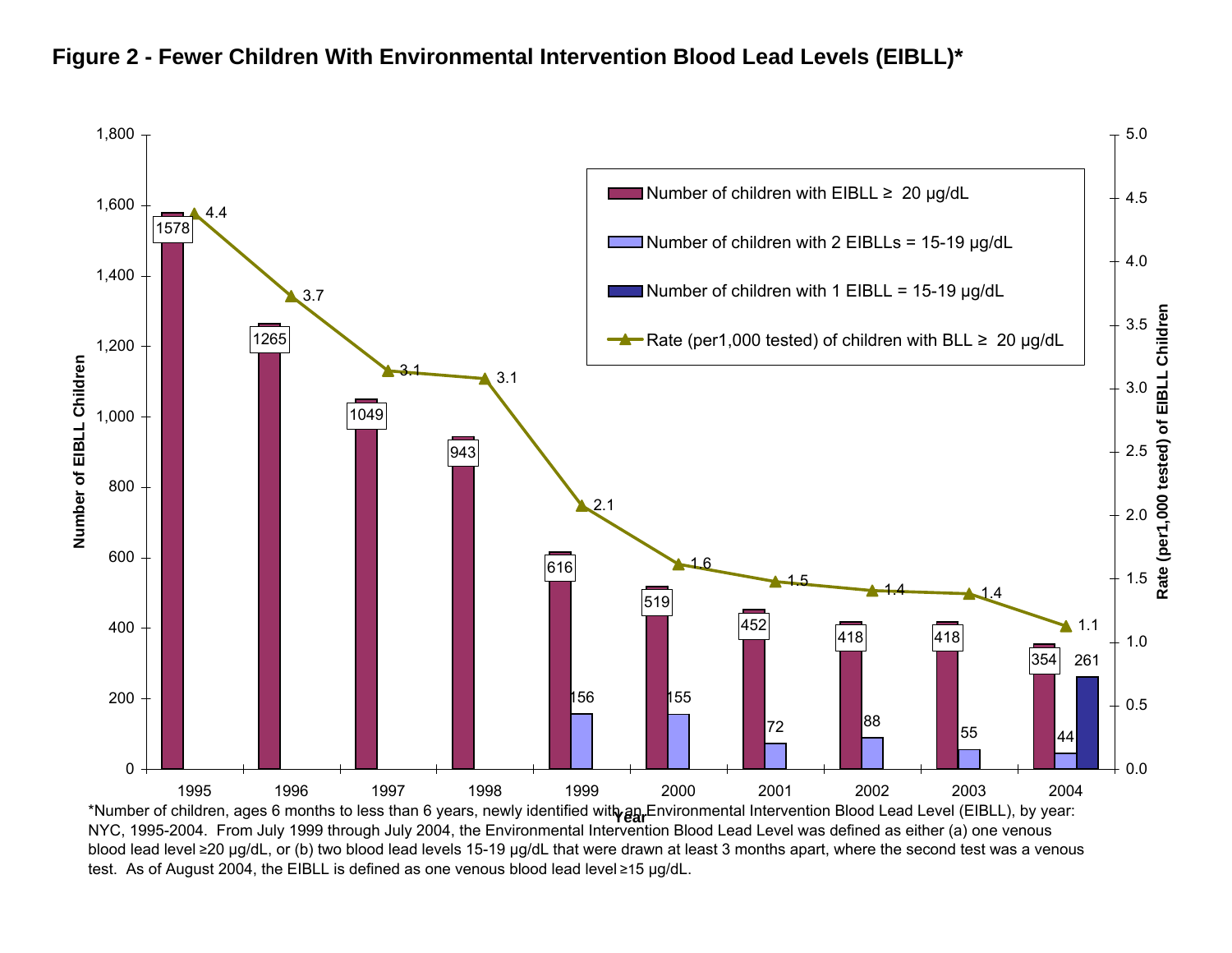

**Figure 3 - Fewer Severe Cases of Childhood Lead Poisoning\***

\*Number of children, ages 6 months to less than 6 years, newly identified with blood lead levels  $\geq$  45 µg/dL, by year: NYC, 1995-2004.